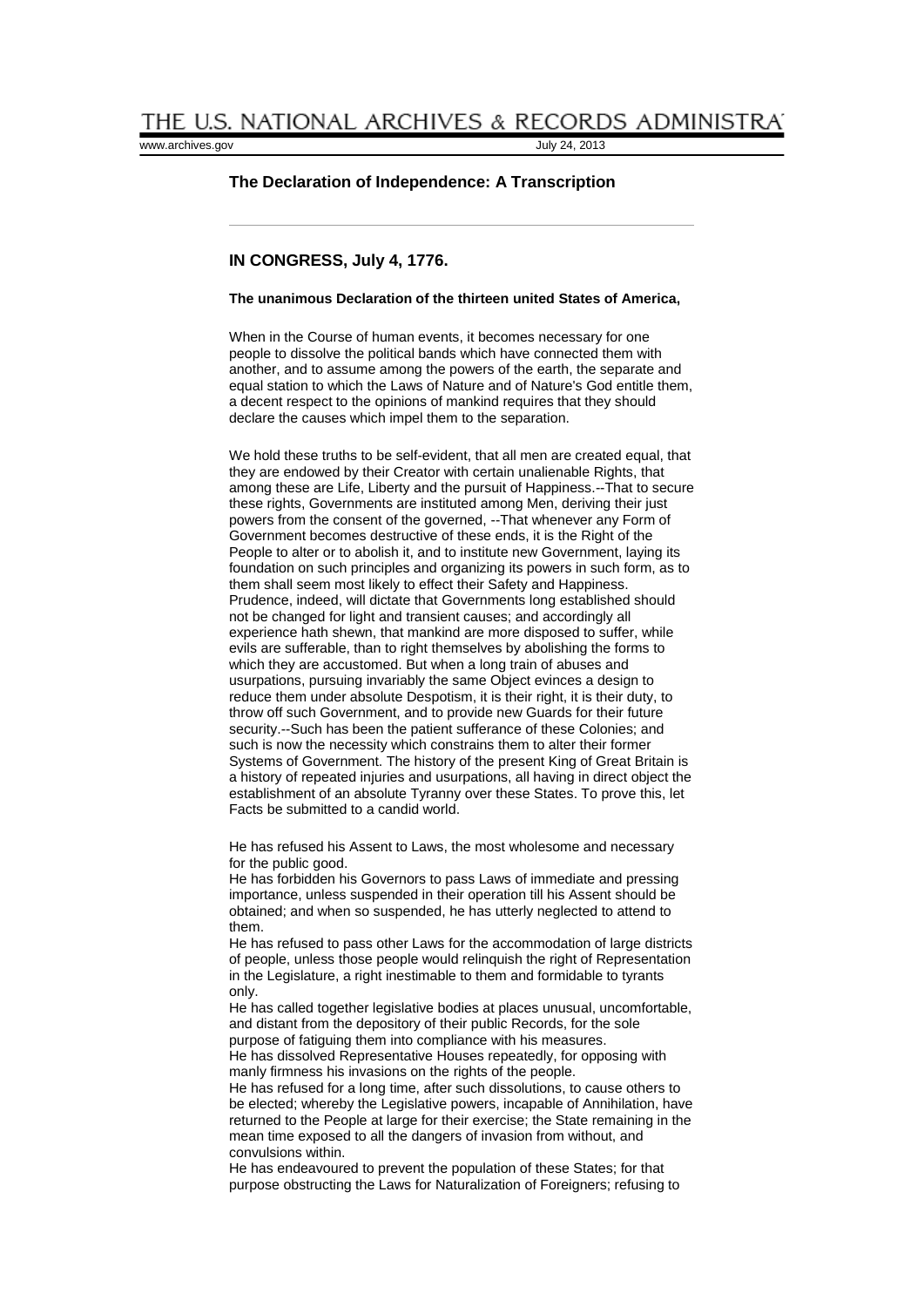pass others to encourage their migrations hither, and raising the conditions of new Appropriations of Lands.

He has obstructed the Administration of Justice, by refusing his Assent to Laws for establishing Judiciary powers.

He has made Judges dependent on his Will alone, for the tenure of their offices, and the amount and payment of their salaries.

He has erected a multitude of New Offices, and sent hither swarms of Officers to harrass our people, and eat out their substance.

He has kept among us, in times of peace, Standing Armies without the Consent of our legislatures.

He has affected to render the Military independent of and superior to the Civil power.

He has combined with others to subject us to a jurisdiction foreign to our constitution, and unacknowledged by our laws; giving his Assent to their Acts of pretended Legislation:

For Quartering large bodies of armed troops among us:

For protecting them, by a mock Trial, from punishment for any Murders which they should commit on the Inhabitants of these States:

For cutting off our Trade with all parts of the world:

For imposing Taxes on us without our Consent: For depriving us in many cases, of the benefits of Trial by Jury:

For transporting us beyond Seas to be tried for pretended offences

For abolishing the free System of English Laws in a neighbouring Province, establishing therein an Arbitrary government, and enlarging its Boundaries so as to render it at once an example and fit instrument for introducing the same absolute rule into these Colonies:

For taking away our Charters, abolishing our most valuable Laws, and altering fundamentally the Forms of our Governments:

For suspending our own Legislatures, and declaring themselves invested with power to legislate for us in all cases whatsoever.

He has abdicated Government here, by declaring us out of his Protection and waging War against us.

He has plundered our seas, ravaged our Coasts, burnt our towns, and destroyed the lives of our people.

He is at this time transporting large Armies of foreign Mercenaries to compleat the works of death, desolation and tyranny, already begun with circumstances of Cruelty & perfidy scarcely paralleled in the most barbarous ages, and totally unworthy the Head of a civilized nation. He has constrained our fellow Citizens taken Captive on the high Seas to bear Arms against their Country, to become the executioners of their friends and Brethren, or to fall themselves by their Hands. He has excited domestic insurrections amongst us, and has endeavoured to bring on the inhabitants of our frontiers, the merciless Indian Savages, whose known rule of warfare, is an undistinguished destruction of all ages, sexes and conditions.

In every stage of these Oppressions We have Petitioned for Redress in the most humble terms: Our repeated Petitions have been answered only by repeated injury. A Prince whose character is thus marked by every act which may define a Tyrant, is unfit to be the ruler of a free people.

Nor have We been wanting in attentions to our Brittish brethren. We have warned them from time to time of attempts by their legislature to extend an unwarrantable jurisdiction over us. We have reminded them of the circumstances of our emigration and settlement here. We have appealed to their native justice and magnanimity, and we have conjured them by the ties of our common kindred to disavow these usurpations, which, would inevitably interrupt our connections and correspondence. They too have been deaf to the voice of justice and of consanguinity. We must, therefore, acquiesce in the necessity, which denounces our Separation, and hold them, as we hold the rest of mankind, Enemies in War, in Peace Friends.

We, therefore, the Representatives of the united States of America, in General Congress, Assembled, appealing to the Supreme Judge of the world for the rectitude of our intentions, do, in the Name, and by Authority of the good People of these Colonies, solemnly publish and declare, That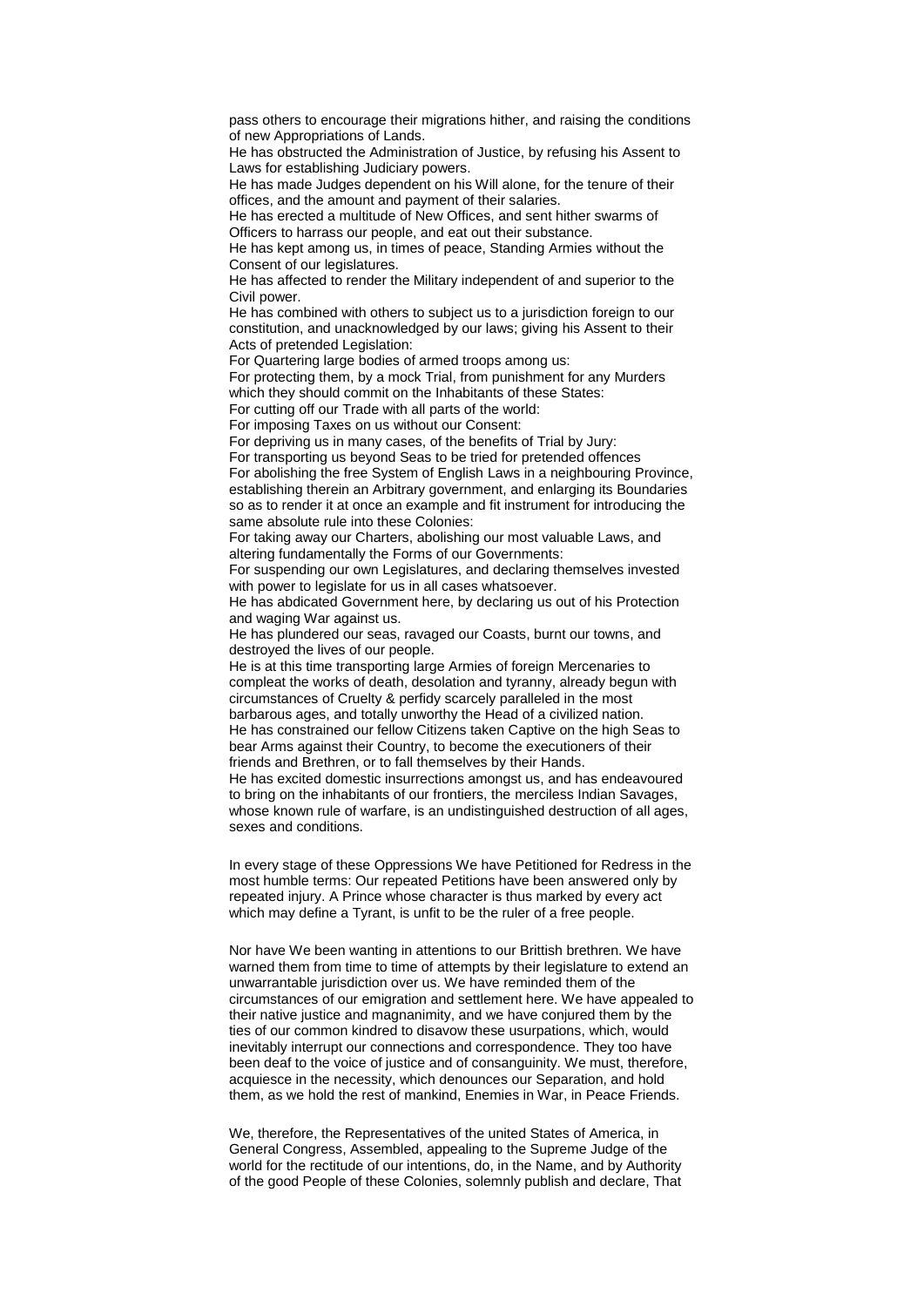these United Colonies are, and of Right ought to be Free and Independent States; that they are Absolved from all Allegiance to the British Crown, and that all political connection between them and the State of Great Britain, is and ought to be totally dissolved; and that as Free and Independent States, they have full Power to levy War, conclude Peace, contract Alliances, establish Commerce, and to do all other Acts and Things which Independent States may of right do. And for the support of this Declaration, with a firm reliance on the protection of divine Providence, we mutually pledge to each other our Lives, our Fortunes and our sacred Honor.

*The 56 signatures on the Declaration appear in the positions indicated:*

#### **Column 1**

**Georgia:** Button Gwinnett Lyman Hall George Walton

## **Column 2**

**North Carolina:** William Hooper Joseph Hewes John Penn **South Carolina:** Edward Rutledge Thomas Heyward, Jr. Thomas Lynch, Jr. Arthur Middleton

### **Column 3**

**Massachusetts:** John Hancock **Maryland:** Samuel Chase William Paca Thomas Stone Charles Carroll of Carrollton **Virginia:** George Wythe Richard Henry Lee Thomas Jefferson Benjamin Harrison Thomas Nelson, Jr. Francis Lightfoot Lee Carter Braxton

#### **Column 4**

**Pennsylvania:** Robert Morris Benjamin Rush Benjamin Franklin John Morton George Clymer James Smith George Taylor James Wilson George Ross **Delaware:** Caesar Rodney George Read Thomas McKean